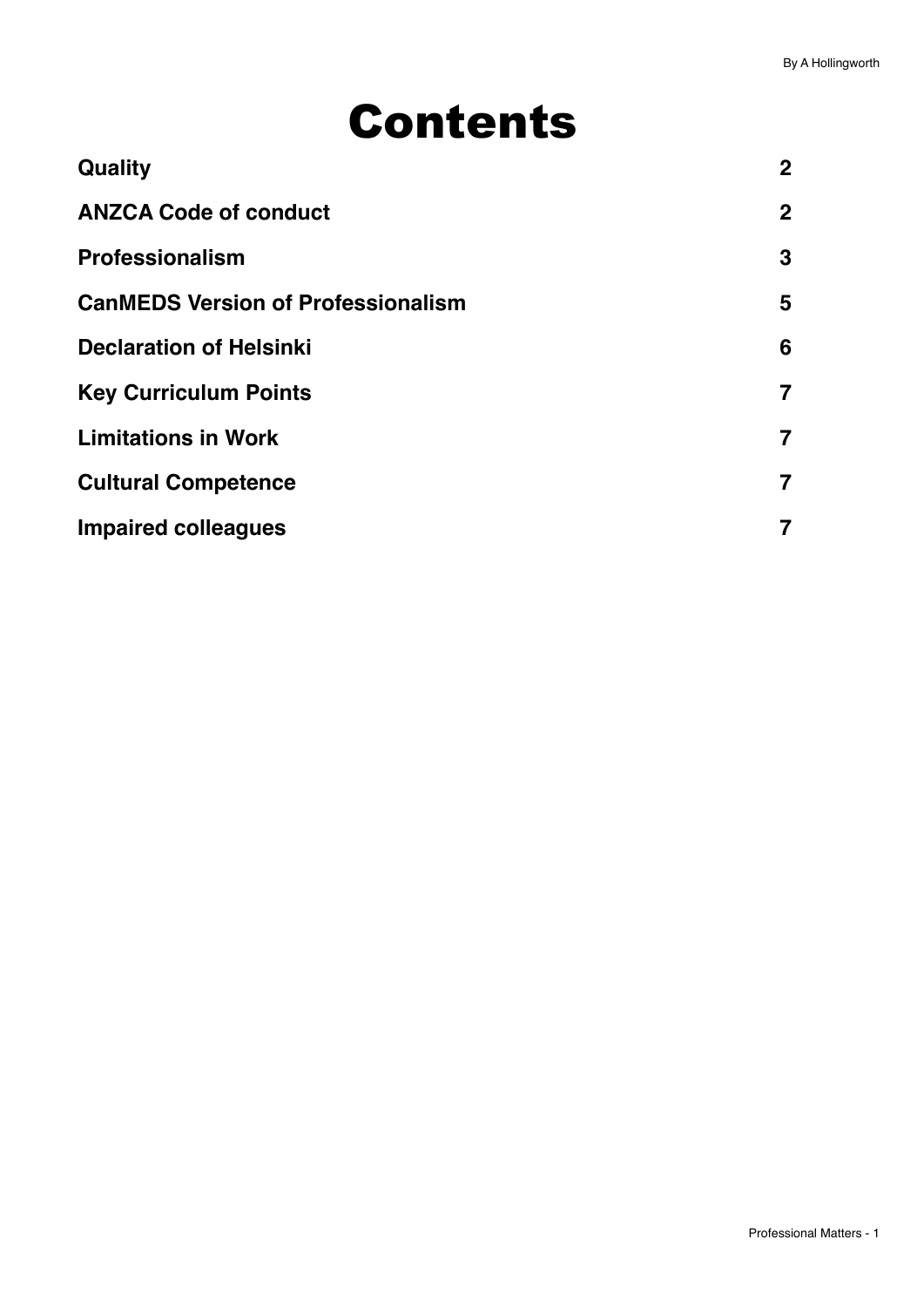## <span id="page-1-0"></span>**Quality**

- Definition of Quality = degree to which health services ↑likelihood of desired health outcome & consistent with current knowledge

- ‣ Desired health outcome defined by avoided 5Ds:
	- Death
	- Disease
	- Discomfort
	- Disability
	- Dissatisfaction
- ‣ Quality Mneumonic = STEEEP:
	- Safe
	- Timely
	- Effective
	- Equitable
	- Efficient
- Patient Centred
- ANZCA = fostering quality & safety of patient care in anaesthesia
- is everyones responsibility
- Defined by professional documents  $\Rightarrow$  safety machine, transporting, staff resources etc
- Anaesthesia KPI's:
	- ‣ preAx
	- ‣ PONV
	- ‣ Unexpected ICU admission
	- ‣ anaesthesia records
	- ‣ acute pain reviews
- ANZCA mortality during procedure = 1:58,000
- Crude mortality peri-op 0.5-1%
- Quality Improvement Program Design:
	- ‣ PDSA Cycles Plan, Do, Study, Act
	- ‣ cycles of testing so plan continues to change & incremental changes be made

## <span id="page-1-1"></span>ANZCA Code of conduct

#### **Patients**

- standards of clinical practice (PS16):
	- ‣ high standard of clinical care (within constraints of system)
	- ‣ ensure adequate pre & post anaesthesia care
	- ‣ ensure adeqaute clinical cover throughout day/night
	- $\rightarrow$  take all steps to manage pain asap
	- ‣ only manage cases within your scope of competence
	- ‣ reduce risk of infection
	- $\rightarrow$  check equipment before using
	- ‣ care for patients in keeping with best available evidence
	- ‣ provide second opinions when sought
	- ‣ ensure adequate handover of care
	- ‣ be able to attend within appropriate time for emergency call
- record keeping:
	- ‣ legible contemporaneous records which signed & dated
- communication, cultural sensitivity
- informed consent
- relationships with patients
	- ‣ pt is vulnerable treat with dignity & dont abuse your position
	- ‣ generally unwise to care medically for close relations
- paeds communicate with them at their level
- end of life care -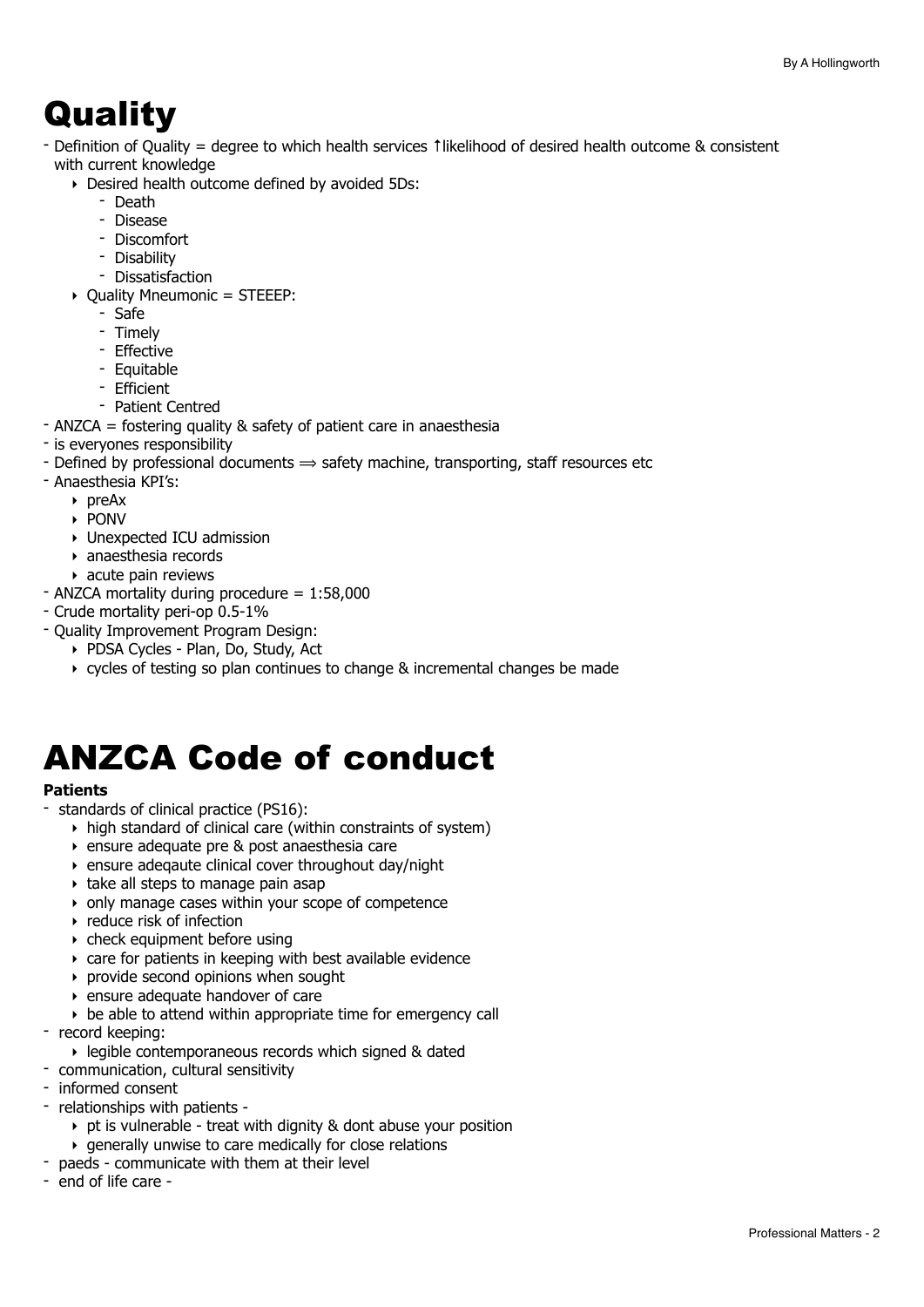- $\rightarrow$  withholding or withdrawing life prolonging treatment does not  $=$  withdrawal of care.
- ‣ Dont provide treatment which be of no benefit or would harm pt or unethical

#### **Workplace**

- familiarise yourself with workplace
- treat pts in place with suitable equipment & resources or transfer them

#### **Maintenance of Professional Standards**

- see below - professional standards

#### **Health**

- physical, psychological & emotional health of practionner are important:
	- ‣ no chemicals/fatigue/stress
	- ‣ ageing effects performance
	- ‣ take steps to improve own performance
	- ‣ take action if concerns abotu other colleagues
	- ‣ volunteer to be tested if concern you ay have transmissible disease

#### **Relationship with Colleagues**

- act co-operatively with colleagues & respect others knowledge & experience **Education**

#### - teach others

#### **Research**

- optional engagement
- if so must adhere to local, regional policies for ethics, conflict of interest etc

#### **Business**

- be open about financial interests
- avoid inducements which may be seen to affect judgement

#### **Community**

- public health matters
- expert witnesses
- don't torture people

## <span id="page-2-0"></span>Professionalism

- Core attributes:
	- ‣ competence
	- ‣ conduct
	- ‣ health

#### Fundamental Principles

- Pt welfare dedication to serving the patient
- patient autonomy respect patients & empower them to make appropriate decisions
- social justice fair distribution of health care resources & to eliminate healthcare discrimination

#### **Set of Responsibilities**

- professional responsibilities:
	- ‣ competence
	- ‣ honesty
	- ‣ confidentiality
	- ‣ appropriate relationships
	- ‣ commitment to quality improvement self audit
	- ‣ commitment to improving access social equality
	- ‣ commitment to just distribution of finite resources
	- ‣ commitment to scientific knowledge
	- ‣ manage conflict of interest
	- ‣ commitment to profession: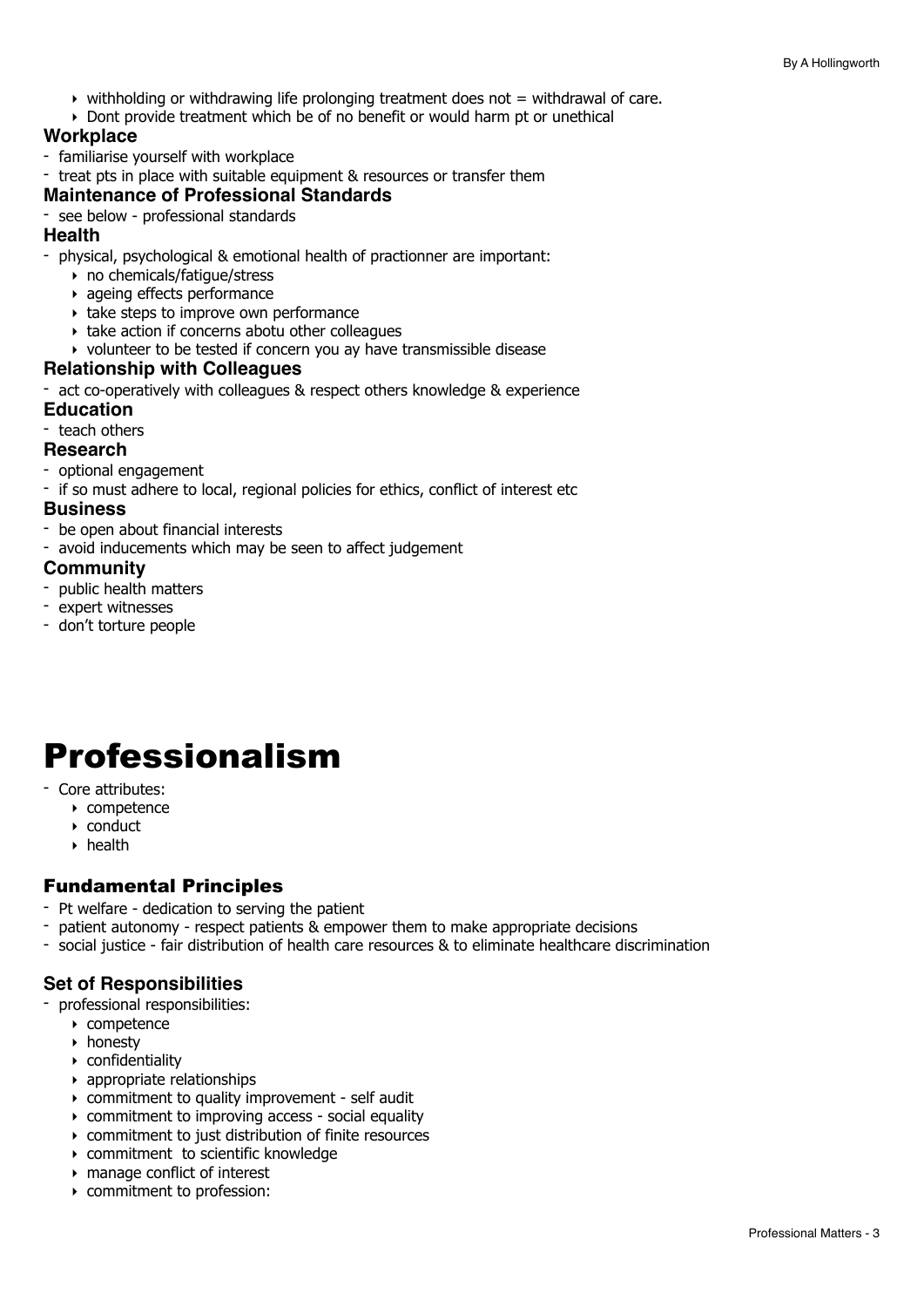- collaboration
- respect
- regulation of profession:
	- remediation
	- discipline
- education auditing self
- standard setting
- individual and collective
- internal assessment & external scrutiny

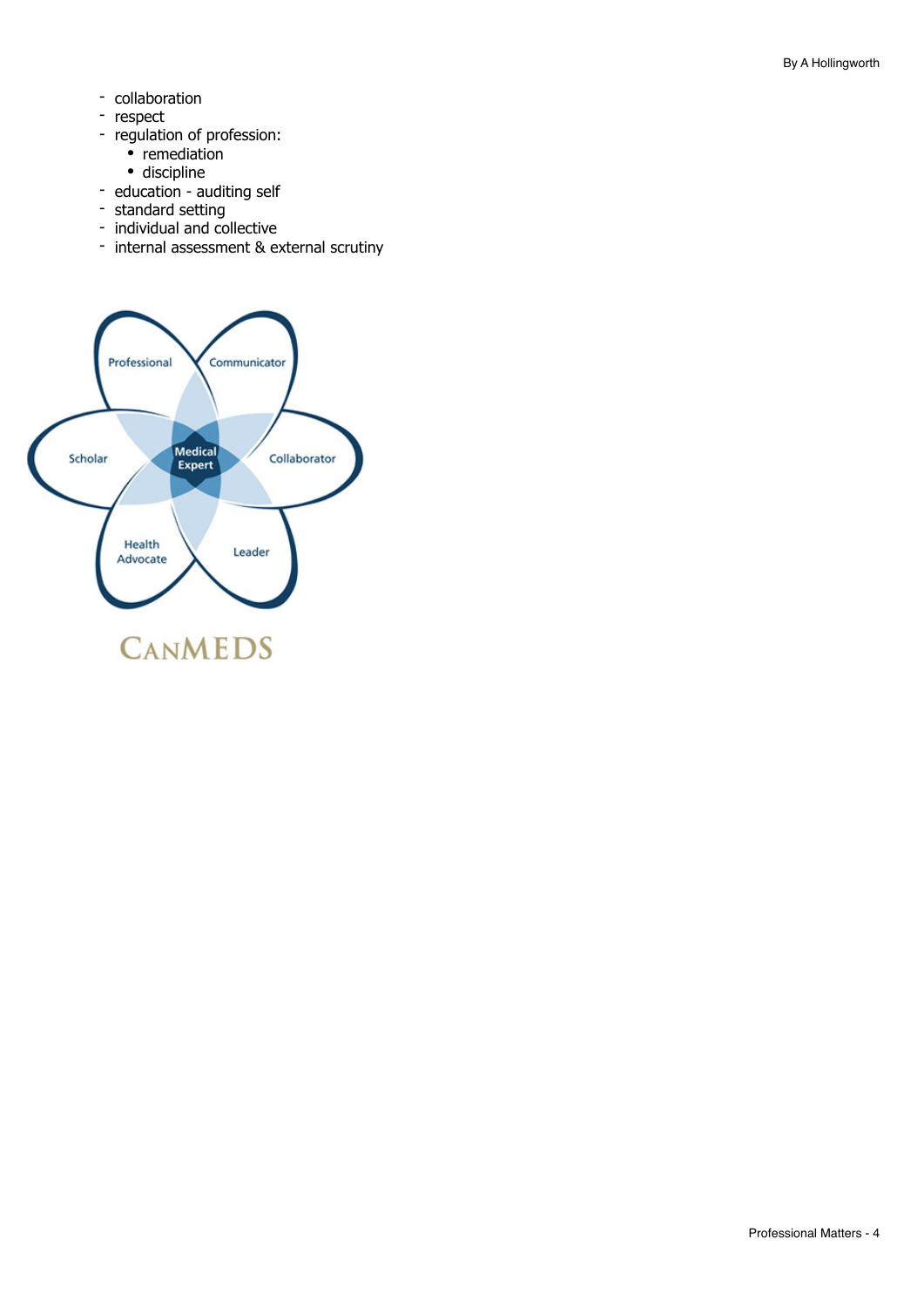## <span id="page-4-0"></span>CanMEDS Version of Professionalism

#### ANZCA Examples

#### **Medical Expert**

ie integrating & applying knowledge of anaesthesia, clinical skills & prof attitudes

- demonstrate medical skills & expertise:
	- $\rightarrow$  good = timely pain management, preop optimisation
	- $\rightarrow$  poor = ignores post op concerns, cuts corners at work
- monitoring & evaluating care:
	- $\rightarrow$  good = audits own work, reviews & discusses problems
	- $\rightarrow$  poor = no audit, blames others for bad outcomes
- safety & risk:
	- $\rightarrow$  good = good preAx of all, plans for potential problems
	- $\rightarrow$  poor  $=$  lacks insight into own limitations, anaesthesia without checking equipment
- proactively making decisions:
	- ‣ good = having a back up plan, identifies those need ↑ed post op care
	- $\rightarrow$  bad = ignores pts PMH, fails to handover to colleagues

#### **Communicator**

- developing rapport & trust:
	- ‣ good= comforts & reassures pts, encourages pts to ask questions
	- $\rightarrow$  poor= insensitivity if pt difficulties communicating, clinical discussion in front of pt
- eliciting & synthesising information:
	- $\rightarrow$  good= reviewed all notes, reflects on info
	- $\rightarrow$  poor = ignores pt info, ignores info from other team members
- discussing & communicating options:
	- $\rightarrow$  good = empathy when breaking bad news, written info for families
	- $\rightarrow$  bad= discourteous to pt/family, uses unskilled translator

#### **Collaborator**

- documenting & exchanging info:
	- ‣ good=listens to team concerns, good handover
	- ‣ bad=ignores team, disregards others opinions
- establishing shared understanding:
	- ‣ good=debriefs team, encourages input from junior staff
	- ‣ bad=does not welcome discussion about plans
- active role in clinical teams:
	- ‣ good=punctual, introduces self
	- ‣ bad=fosters disharmony, ignores needs of co-workers
- prevents & resolves conflict:
	- ‣ good=effective delegation, benefits of shared leadership models
	- ‣ bad=hostility to different team members, undermines work of managers

#### **Leader**

- setting & maintaining standards:
	- ‣ good=follows protocols, standards
	- $\rightarrow$  bad=ignores them, disorganised
- leadership that inspires others:
	- ‣ good=calm under pressure, manages conflict well
	- ‣ bad=unable to make decision under pressure, blames others
- supporting others:
	- ‣ good=delegation, constructive feedback to team members
	- ‣ bad=no recognition or feedback, -ve attitude to junior staff
- promotes efficiency & cost effectiveness:
	- ‣ good=manages changeover of pts in OT well, implications of drugs costs
	- $\rightarrow$  bad=resistant to improvement initiatives

#### **Health Advocate**

- caring with compassion & respect for pts rights:
	- ‣ good=spend further time with dostressed pt
	- ‣ bad=disregards pts need for privacy & self esteem, heartless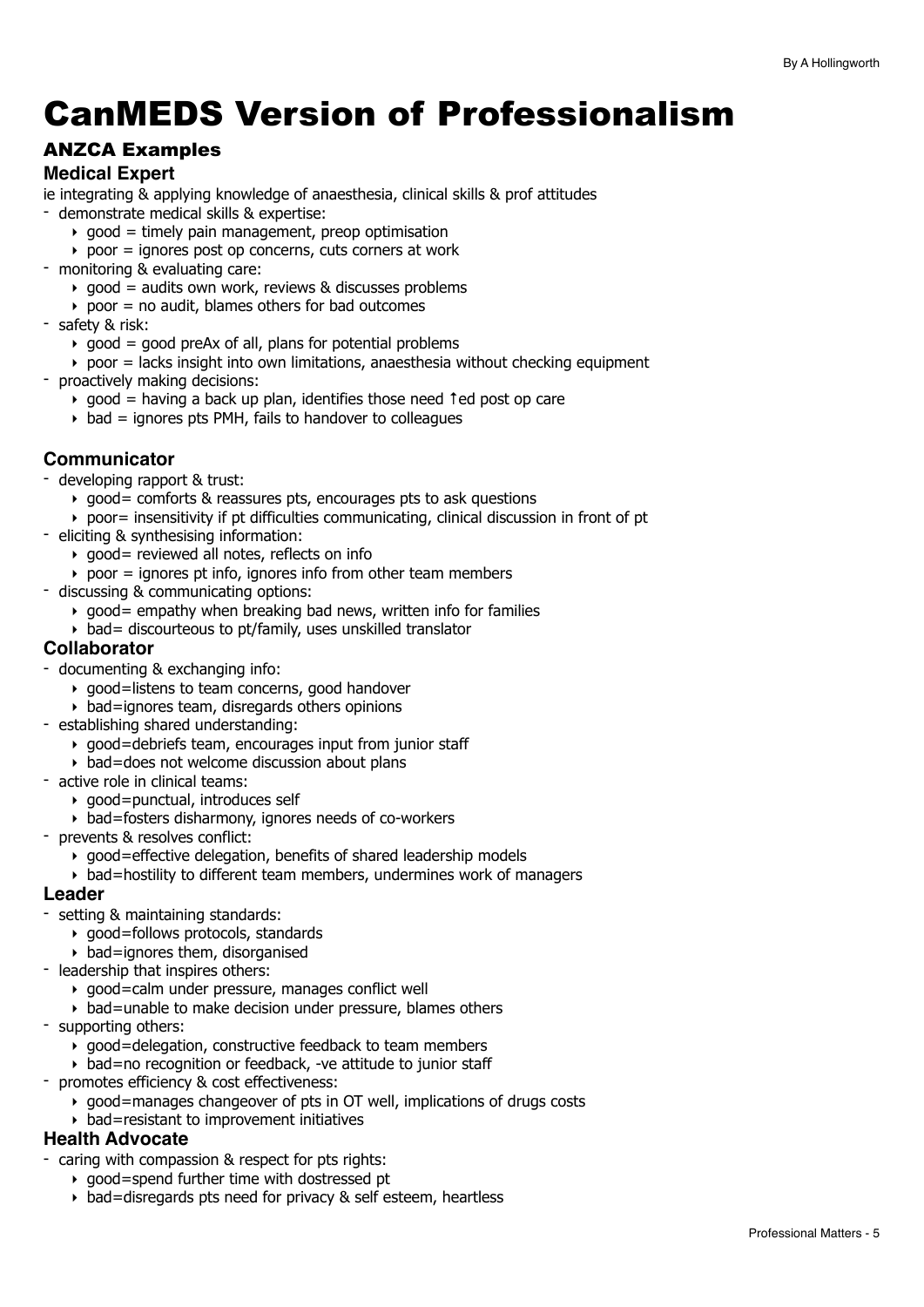- promoting health & responding to pt needs:
	- $\rightarrow$  good=good comm with pt family members, promotes advanced care planning
	- $\rightarrow$  bad=cancels cases with no reason, runs late
- responding to community & popn needs:
	- $\rightarrow$  good=strive ti improve access to healthcare, community education
	- $\rightarrow$  bad=ignores cultural beliefs of pt or family
- cultural awareness & sensitivity:
	- ‣ good=effort to understand cultural background, addresses collagues culutral bias
	- ‣ bad=insensitivity to pts based on culture, discriminates based on religion

#### **Scholar**

- commitment to lifelong learning:
	- ‣ good=awareness of recent literature, encourages questions from junior colleagues
	- ‣ bad=ignores evidence in adjusting practise, apathy towards teaching juniors
- facilitating learning of others:
	- $\rightarrow$  good=education & training seriously, clinical encounters as learning opportunities
	- ‣ bad=arrogant, rude or disinterested in training junior staff
- critically evaluating & applying info:
	- $\rightarrow$  good=develops policy & protocol to enhance pt care
	- ‣ bad=reacts to inducements by companies, only selects some information from literature
- fostering scientific inquiry in anaesthesia:
	- ‣ good=improve anaesthetic practise through research, alters practise after audit
	- ‣ bad=promotes 'it works for me' strategy despite best evidence, ignores evidence base

#### **Professional**

- Awareness & insight:
	- ‣ good= seeks out & identifies errors to improve self, responds positively to questioning & criticism
	- $\rightarrow$  bad=stubbornly refuses help, blames others
- ethics & probity:
	- ‣ good=ethical role model for other staff, appropriate sexual boundaries
	- $\rightarrow$  bad=bullying, harassing, breaching confidentiality
- health & well being:
	- ‣ good=has own GP, enjoys leisure activity outside anaesthesia
	- $\rightarrow$  bad=consumes alcohol during work, illegal meds
- regulatory framework of practise:
	- ‣ good= protects pts if concerns over colleague, addressing pt complaints improves pt care
	- ‣ bad=works outside of scope of practise, illegible notes

## <span id="page-5-0"></span>Declaration of Helsinki

#### = ethical principles of research

#### **Fundamental principles**

- fundamental principle is respect for individual:
	- ‣ right to self determination
	- ‣ right to make informed decisions about participation in research at any time
- investigators duty is solely to patient/volunteer
- welfare of subject must take precedence over interests of science & society
- ethical considerations take precedence over law & regulation
- need ↑vigilance due to vulnerability of subject:
- ‣ if incapacitated or a minor then surrogate consent is possible

#### **Operational Principles**

- research based on
	- ‣ thorough knowledge of scientific background
	- ‣ assessment of risks & benefits
	- ‣ reasonable likelihood of benefit to population studied